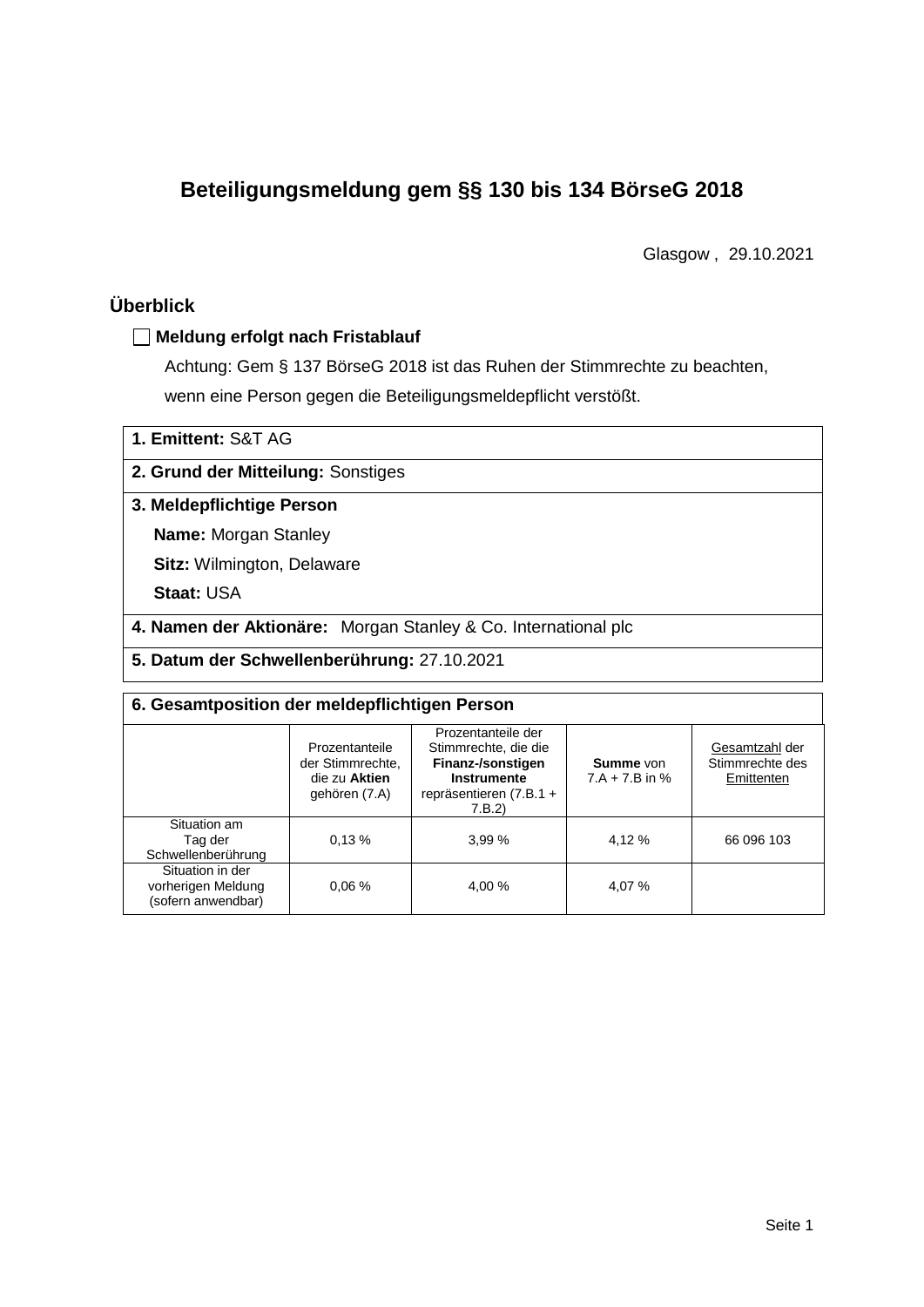## **Details**

# **7. Details über die gehaltenen Instrumente am Tag der Berührung der Schwelle:**

| A: Stimmrechte, die zu Aktien gehören |                                    |                                      |                                           |                                    |  |  |
|---------------------------------------|------------------------------------|--------------------------------------|-------------------------------------------|------------------------------------|--|--|
|                                       |                                    | Anzahl der Stimmrechte               | Prozentanteil der Stimmrechte             |                                    |  |  |
| <b>ISIN der Aktien</b>                | Direkt<br>$(S$ 130 BörseG<br>2018) | Indirekt<br>$(S$ 133 BörseG<br>2018) | <b>Direkt</b><br>$(S$ 130 BörseG<br>2018) | Indirekt<br>(§ 133 BörseG<br>2018) |  |  |
| AT0000A0E9W5                          |                                    | 88 355                               |                                           | 0.13%                              |  |  |
| Subsumme A                            | 88 355                             |                                      |                                           | 0.13%                              |  |  |

| B 1: Finanzinstrumente / sonstige Instrumente gem § 131 Abs 1 Z 1 BörseG 2018                                                                        |             |              |           |       |  |  |
|------------------------------------------------------------------------------------------------------------------------------------------------------|-------------|--------------|-----------|-------|--|--|
| Anzahl der Stimmrechte<br>Prozentanteil der<br>Art des Instruments<br>Verfalldatum<br>Ausübungsfrist<br>die erworben werden<br>Stimmrechte<br>können |             |              |           |       |  |  |
| Right of recall over<br>securities lending<br>agreements                                                                                             | at any time | at any time  | 2 202 882 | 3,33% |  |  |
|                                                                                                                                                      |             | Subsumme B.1 | 2 202 882 | 3.33% |  |  |

| B 2: Finanzinstrumente / sonstige Instrumente gem § 131 Abs 1 Z 2 BörseG 2018 |                                     |                |                                    |                           |                                     |
|-------------------------------------------------------------------------------|-------------------------------------|----------------|------------------------------------|---------------------------|-------------------------------------|
| Art des<br>Instruments                                                        | Verfalldatum                        | Ausübungsfrist | Physisches oder<br>Cash Settlement | Anzahl der<br>Stimmrechte | Prozentanteil<br>der<br>Stimmrechte |
| <b>Equity Swap</b>                                                            | From<br>21.01.2022 to<br>15.09.2025 | at any time    | Cash                               | 434 596                   | 0.66%                               |
| <b>Retail Structured</b><br>Product                                           | 06.08.2068                          | at any time    | Cash                               | 45                        | 0.00%                               |
|                                                                               |                                     |                | Subsumme B.2                       | 434 641                   | 0.66%                               |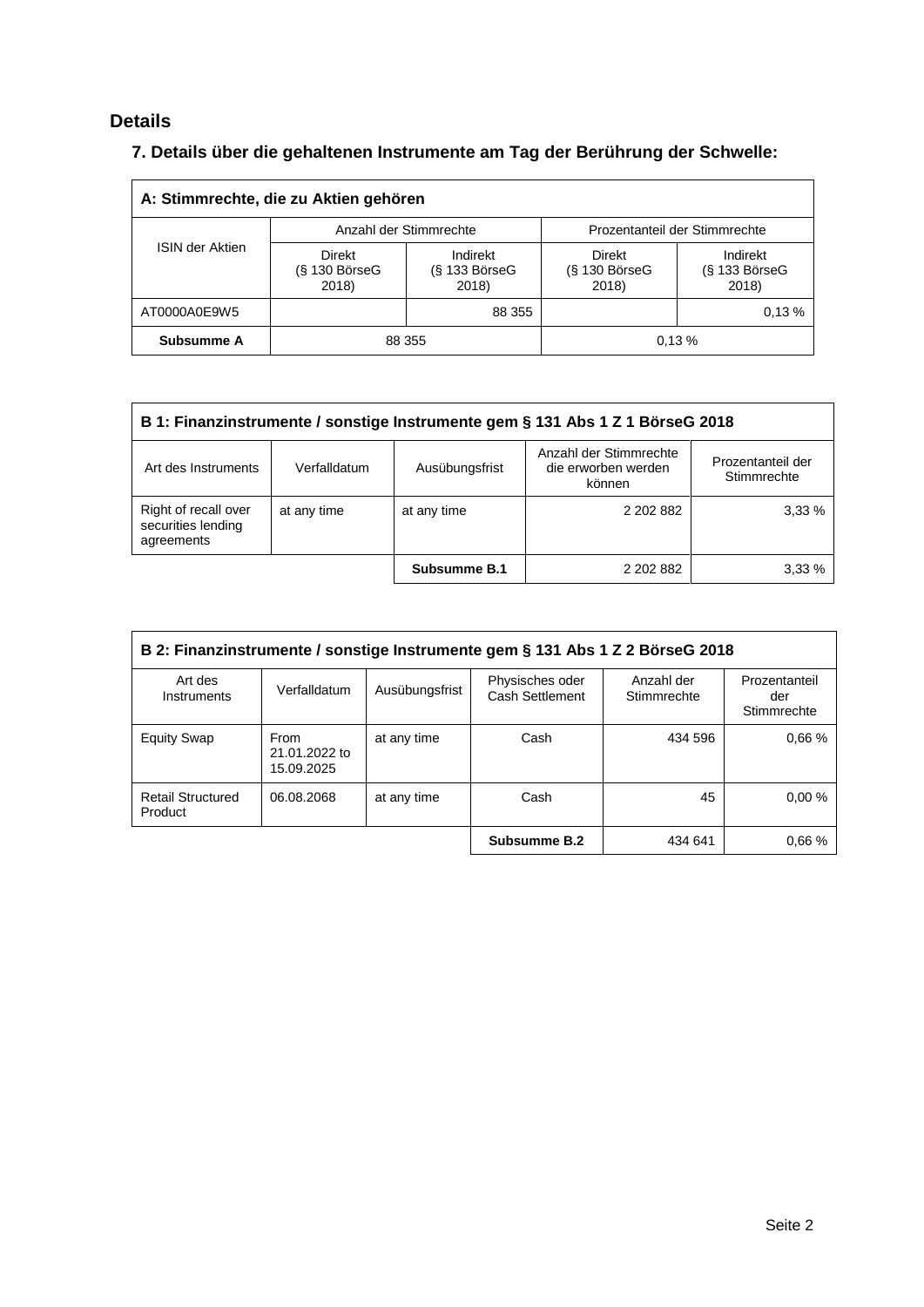### **8. Information in Bezug auf die meldepflichtige Person:**

Die meldepflichtige Person (Punkt 3) wird nicht von einer natürlichen/juristischen Person kontrolliert und kontrolliert auch keine andere Person, die direkt oder indirekt Instrumente am Emittenten hält.

 $\boxtimes$  Volle Kette der kontrollierten Unternehmen, über die die Stimmrechte und/oder Finanz-/sonstigen Instrumente gehalten werden, beginnend mit der obersten kontrollierenden natürlichen oder juristischen Person:

| Ziffer         | <b>Name</b>                                            | Direkt kontrolliert<br>durch Ziffer | Direkt gehaltene<br>Stimmrechte in<br>Aktien (%) | Direkt gehaltene<br>Finanz-<br>/sonstige<br>Instrumente (%) | Total von beiden<br>(%) |
|----------------|--------------------------------------------------------|-------------------------------------|--------------------------------------------------|-------------------------------------------------------------|-------------------------|
| 1              | Morgan Stanley                                         |                                     |                                                  |                                                             |                         |
| $\overline{c}$ | Morgan Stanley<br>Capital<br>Management,<br><b>LLC</b> | 1                                   |                                                  |                                                             |                         |
| 3              | Morgan Stanley<br>Domestic<br>Holdings, Inc.           | $\overline{2}$                      |                                                  |                                                             |                         |
| 4              | Morgan Stanley<br>& Co. LLC                            | 3                                   | 0,00 %                                           | 1,99 %                                                      | 1,99%                   |
| 5              | Prime Dealer<br>Services Corp.                         | $\overline{\mathbf{4}}$             | 0,00%                                            | 0,02%                                                       | 0,02%                   |
| 6              | Morgan Stanley<br>International<br>Holdings Inc.       | 1                                   |                                                  |                                                             |                         |
| $\overline{7}$ | Morgan Stanley<br>International<br>Limited             | 6                                   |                                                  |                                                             |                         |
| 8              | Morgan Stanley<br>Investments<br>(UK)                  | 7                                   |                                                  |                                                             |                         |
| 9              | <b>Morgan Stanley</b><br>& Co.<br>International plc    | 8                                   | 0,13%                                            | 1,92 %                                                      | 2,05 %                  |
| 10             | Morgan Stanley<br>Capital Services<br><b>LLC</b>       | 3                                   | 0,00 %                                           | 0,07%                                                       | 0,07%                   |
|                |                                                        |                                     |                                                  |                                                             |                         |

## **9. Im Falle von Stimmrechtsvollmacht**

Datum der Hauptversammlung: -

Stimmrechtsanteil nach der Hauptversammlung: - entspricht - Stimmrechten

#### **10. Sonstige Kommentare:**

The notification was triggered as a result of an exercise of a right of recall over securities lending agreements

Glasgow am 29.10.2021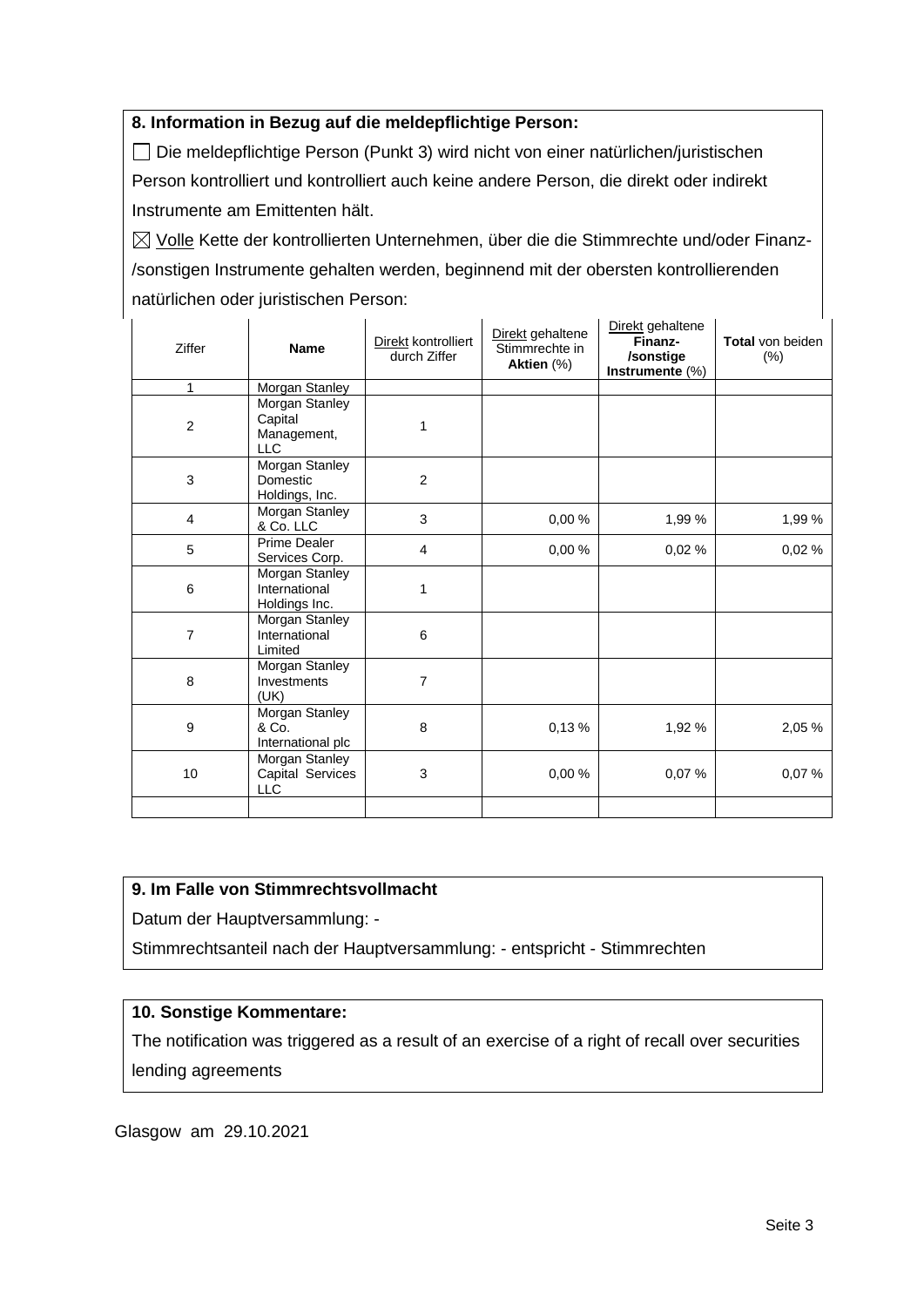# **Major holdings notification pursuant to Sec. 130 to 134 BörseG 2018**

Glasgow , 29.10.2021

### **Overview**

#### **Notification made after deadline**

Caution: In case of violations of major holdings notification rules, please pay attention to Section 137 BörseG 2018 (Suspension of voting rights)

| 1. Issuer: S&T AG |  |
|-------------------|--|
|                   |  |

### **2. Reason for the notification:** Other

#### **3. Person subject to notification obligation**

**Name:** Morgan Stanley

**City:** Wilmington, Delaware

**Country:** USA

**4. Name of shareholder(s):** Morgan Stanley & Co. International plc

**5. Date on which the threshold was crossed or reached:** 27.10.2021

### **6. Total positions**

|                                                                                | % of voting rights<br>attached to<br>shares $(7.A)$ | % of voting rights<br>through<br>financial/other<br>instruments $(7.B.1 +$<br>7.B.2 | <b>Total</b> of both in %<br>$(7.A + 7.B)$ | Total number of<br>voting rights of<br>issuer |
|--------------------------------------------------------------------------------|-----------------------------------------------------|-------------------------------------------------------------------------------------|--------------------------------------------|-----------------------------------------------|
| Resulting situation on the<br>date on which threshold<br>was crossed / reached | 0.13%                                               | 3.99%                                                                               | 4,12 %                                     | 66 096 103                                    |
| Position of previous<br>notification (if applicable)                           | 0.06%                                               | 4.00 %                                                                              | 4.07 %                                     |                                               |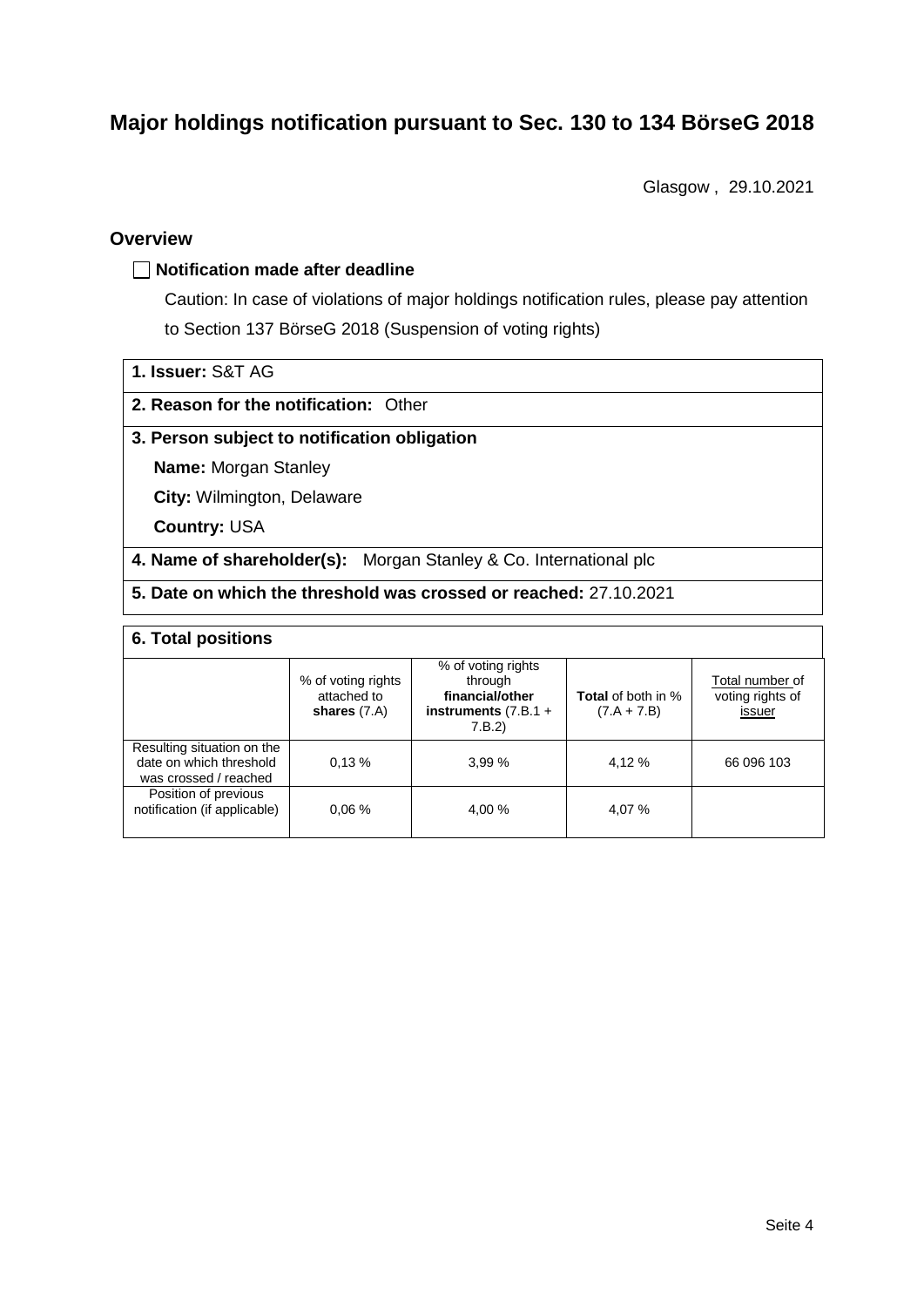# **Details**

## **7. Notified details of the resulting situation:**

| A: Voting rights attached to shares |                                    |                                      |                                           |                                      |  |  |
|-------------------------------------|------------------------------------|--------------------------------------|-------------------------------------------|--------------------------------------|--|--|
|                                     |                                    | Number of voting rights              | % of voting rights                        |                                      |  |  |
| <b>ISIN Code</b>                    | Direct<br>(Sec 130 BörseG<br>2018) | Indirect<br>(Sec 133 BörseG<br>2018) | <b>Direct</b><br>(Sec 130 BörseG<br>2018) | Indirect<br>(Sec 133 BörseG<br>2018) |  |  |
| AT0000A0E9W5                        |                                    | 88 355                               |                                           | 0.13%                                |  |  |
| <b>SUBTOTAL A</b>                   | 88 355                             |                                      |                                           | 0.13%                                |  |  |

| B 1: Financial / Other Instruments pursuant to Sec. 131 para. 1 No. 1 BörseG 2018                                                                                             |             |                     |           |        |  |  |
|-------------------------------------------------------------------------------------------------------------------------------------------------------------------------------|-------------|---------------------|-----------|--------|--|--|
| Number of voting<br>rights that may be<br>Exercise Period<br>Type of instrument<br><b>Expiration Date</b><br>% of voting rights<br>acquired if the<br>instrument is exercised |             |                     |           |        |  |  |
| Right of recall over<br>securities lending<br>agreements                                                                                                                      | at any time | at any time         | 2 202 882 | 3,33%  |  |  |
|                                                                                                                                                                               |             | <b>SUBTOTAL B.1</b> | 2 202 882 | 3.33 % |  |  |

| B 2: Financial / Other Instruments pursuant to Sec. 131 para. 1 No. 2 BörseG 2018 |                                     |                    |                               |                            |                       |
|-----------------------------------------------------------------------------------|-------------------------------------|--------------------|-------------------------------|----------------------------|-----------------------|
| Type of instrument                                                                | Expiration<br>Date                  | Exercise<br>Period | Physical /<br>Cash Settlement | Number of<br>voting rights | % of voting<br>rights |
| <b>Equity Swap</b>                                                                | From<br>21.01.2022 to<br>15.09.2025 | at any time        | Cash                          | 434 596                    | 0.66%                 |
| <b>Retail Structured</b><br>Product                                               | 06.08.2068                          | at any time        | Cash                          | 45                         | 0.00%                 |
|                                                                                   |                                     |                    | <b>SUBTOTAL B.2</b>           | 434 641                    | 0.66%                 |